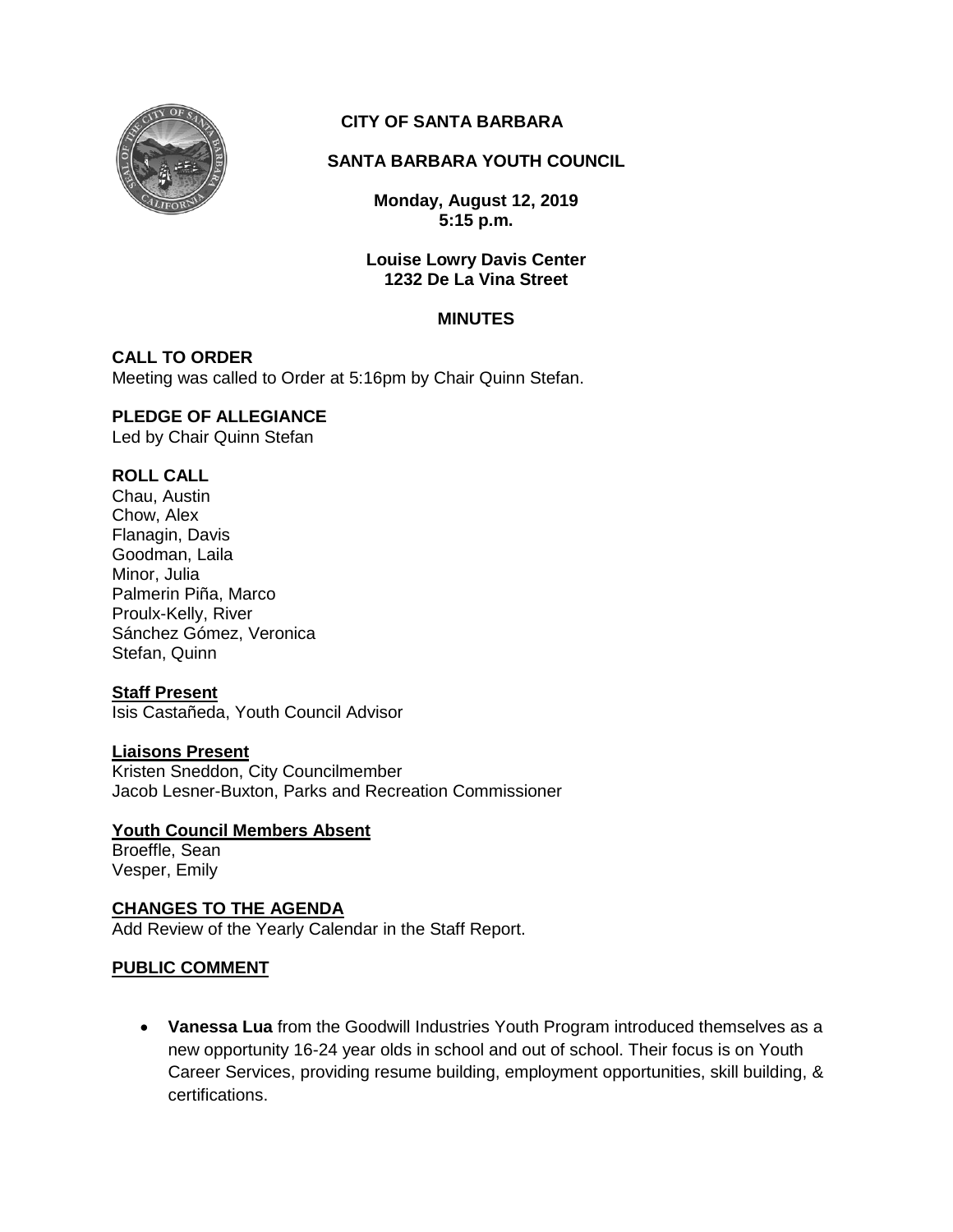**Christy Stillwell** from the organization 'What is Love' spoke about implementing a citywide year-long initiative on Healthy Relationships with the SB Youth Council leading the way with support from the City Council, the Police department, and the schools.

# **COUNCIL AND STAFF COMMUNICATIONS**

- **1. Introduction and welcome of Isis Castañeda, Youth Council Advisor**
	- Introduced herself as the new staff advisor for the Youth Council.

# **2. Subject: Schedule**

- Discussed the 2019-2020 Youth Council Master Calendar
- Informed the Youth Council the scheduled dates for NAC, Parks & Rec Commission, and SB School Board meetings.
- Chair Quinn Stefan will present the updates for the month of August. River Proulx-Kelly will present the updates for month of September.

# **3. Subject: Special Report**

 Chair Quinn Stefan reported on the National Youth Summit sponsored by the US Conference of Mayors. Mayor Murillo, Quinn Stefan, Marco Palmerin Piña and Isis Castañeda attended and represented Santa Barbara. Thirty cities with their mayors, youth leaders and city staff advisors attended with the sole purpose of building collaboration and best practice procedures. Chair Quinn Stefan and Mayor Murillo were on a panel discussing Youth Led Town Halls and Speak Outs. SB Youth Council as far as the US Conference of Mayors are aware of the only Youth Council who have youth focused Candidate Forum's.

# **APPROVAL OF MINUTES**

None

# **SUBCOMMITTEE REPORTS**

Special Events: No report.

Policies and Procedures: No report.

Fundraising: No report.

Project ALMA: No report.

Jr. High School: No report.

Sunshine Committee: No report.

Executive Committee: No report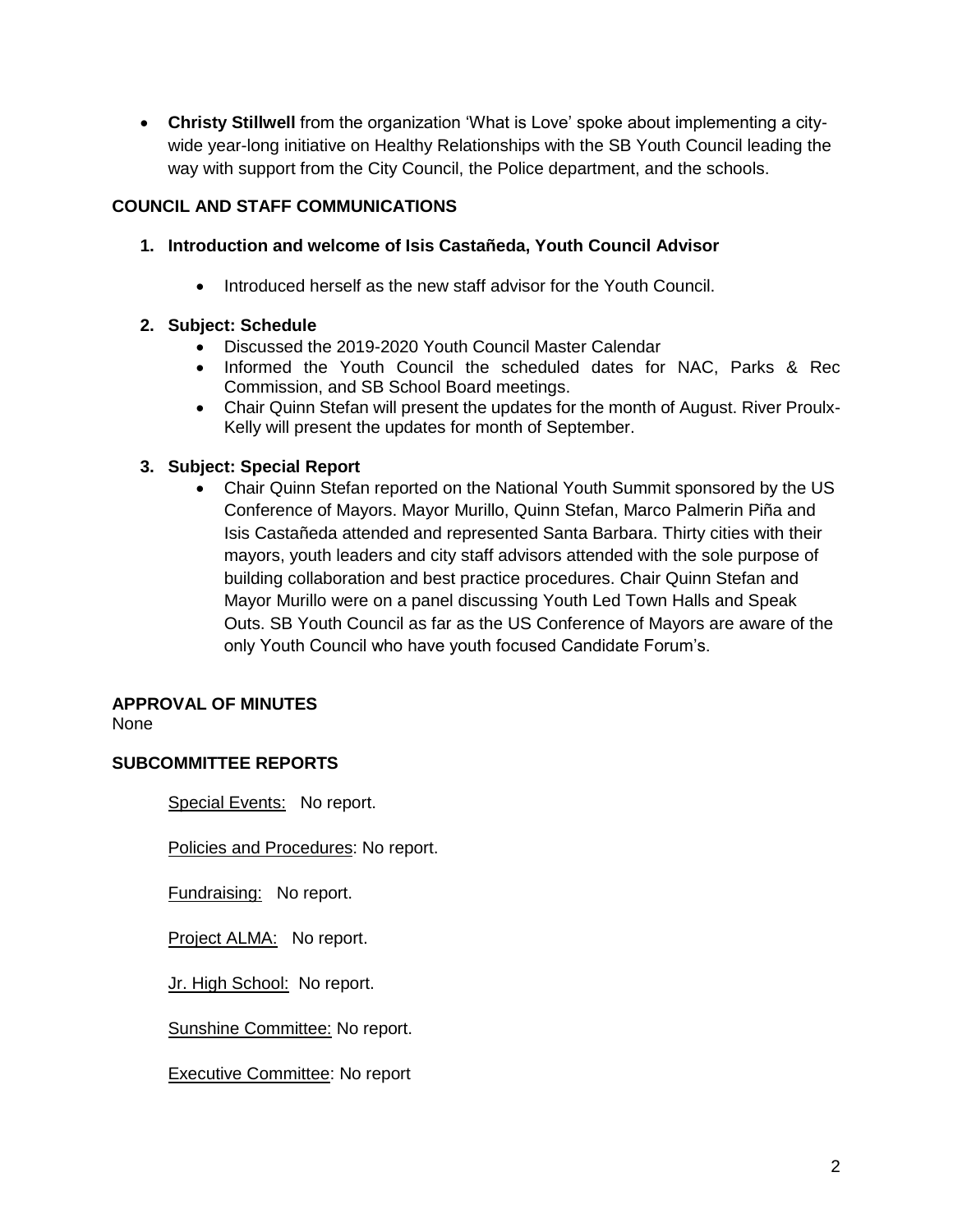### **OLD BUSINESS**

### **4. Subject: Committee Assignments and Special Reports**

Recommendation: That the Youth Council review and change standing and ad hoc subcommittees.

It was moved and seconded by Youth Council members Chau and Proulx-Kelly respectively, to table this item until the next regular meeting. All in favor. Motion carried.

# **5. Subject: Youth Council Nominations and Elections for Executive Officers**

Recommendation: That the Youth Council nominate and elect executive officers.

It was moved and seconded by Youth Council members Chau and Proulx-Kelly respectively, to table this item until the next regular meeting. All in favor. Motion carried.

# **6. Subject: Interview and Appointment of Junior High School Representatives**

Recommendation: That the Youth Council interview and appoint Junior High School Representatives to the Youth Council.

It was moved and seconded by Youth Council members Palmerin Piña and Sánchez Gómez respectively, to appoint Dhaira Calzadilla as a Junior High School Representative. Members Chau, Chow, Flanagin, Goodman, Palmerin Piña, Sánchez Gómez, and Stefan in favor. Member Proulx-Kelly abstained. Motion carried.

It was moved and seconded by Youth Council members Proulx-Kelly and Palmerin Piña respectively, to appoint Madison Weber as a Junior High School Representative. All in favor. Motion carried.

It was moved and seconded by Youth Council members Sánchez Gómez and Proulx-Kelly respectively, to appoint Victoria Chow as a Junior High School Representative. Members Chau, Flanagin, Goodman, Palmerin Piña, Proulx-Kelly, Sánchez Gómez, and Stefan in favor. Member Chow abstained. Motion carried.

# **NEW BUSINESS**

### **7. Subject: Calendar of Events – For Discussion and Action**

a. Recommendation: That the Youth Council participate with United Way, Day of Caring on Saturday, September 14 from 9am-12pm at the Yanonali Community Garden.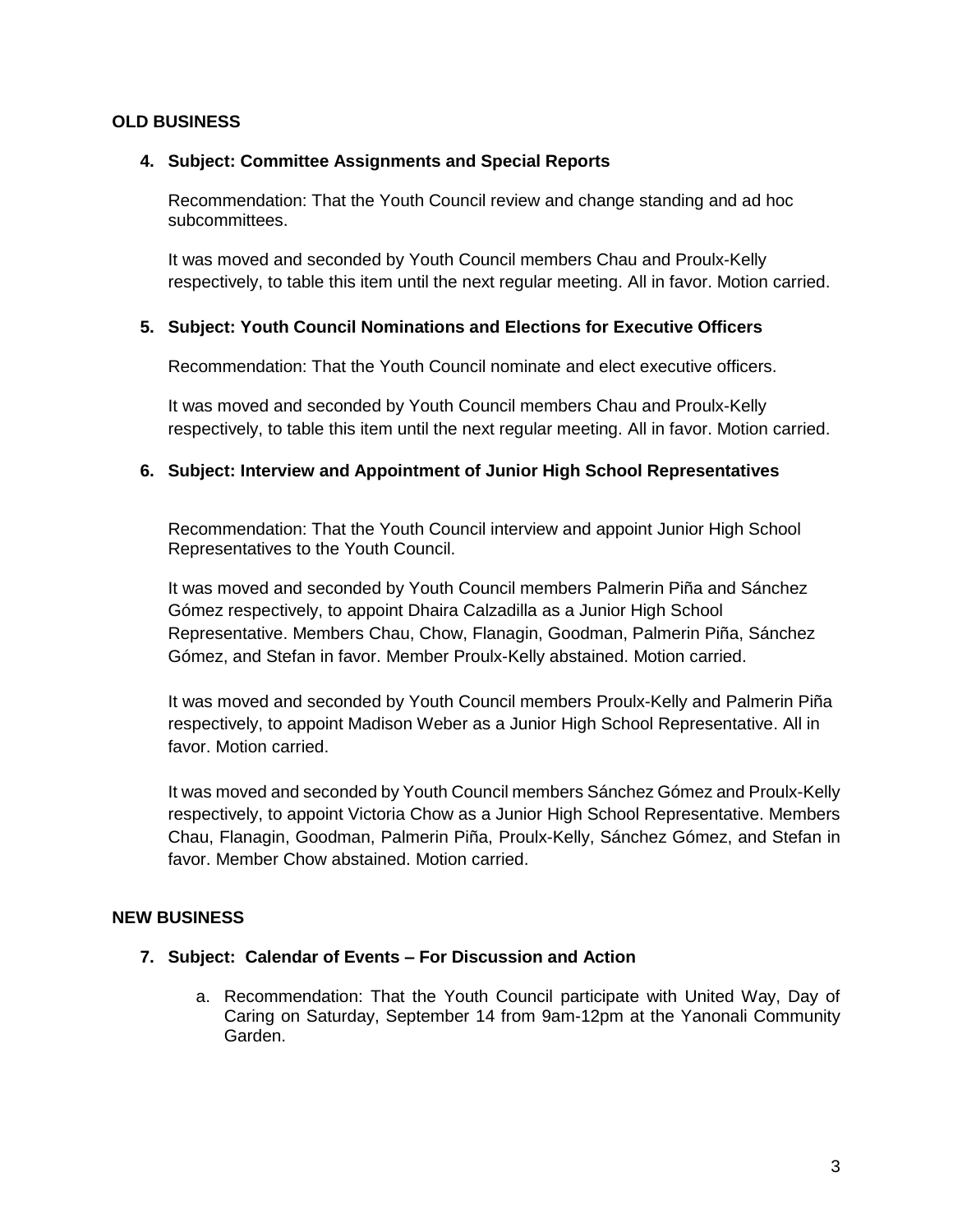It was moved and seconded by Youth Council members Proulx-Kelly and Chau respectively, that the Youth Council participate in Day of Caring, on Saturday September 14<sup>th</sup> from 9am-12pm at the Yanonali Community Garden. All in favor. Motion carried.

**b.** Recommendation: That the Youth Council participate with Looking Good Santa Barbara as a fundraiser opportunity.

It was moved and seconded by Youth Council members Proulx-Kelly and Palmerin Piña respectively, that the Youth Council participate in Day of Caring, on Saturday September 14<sup>th</sup> from 9am-12pm at the Yanonali Community Garden. All in favor. Motion carried.

### **OLD BUSINESS**

### **8. Subject: Request for Youth Council Support – For Discussion and Action**

Recommendation: That the Youth Council support the ACA 8 bill to lower the voting age to 17 in California.

It was moved and seconded by Youth Council members Chau and Palmerin Piña respectively, to support the ACA 8 bill to lower the voting age to 17 in California.

### **NEW BUSINESS**

### **9. Subject: Former Youth Council member and Youth Council Vacancies – For Discussion and Action**

Recommendation: That the Youth Council discuss and vote to remove and send a recommendation to the Mayor and City Councilmembers for the removal of a former Youth Council member who will not be returning.

It was moved and seconded by Youth Council members Proulx-Kelly and Flanagin respectively, to have Chair Quinn Stefan send a letter to the Mayor and City Councilmembers recommending the removal of a former Youth Council member who will not be returning

### **10. Subject: Youth's Candidates' Forum – For Information Only**

Recommendation: That the Youth Council hold a Youth's Candidates' forum on either October 7th or October 28th for City Council and Santa Barbara School Board candidates.

It was moved and seconded by Youth Council members Proulx-Kelly and Palmerin Piña respectively, to hold a Candidates' Forum on October 7th for City Council candidates. Members Chau, Chow, Flanagin, Palmerin Piña, and Proulx-Kelly in favor. Members Goodman, Stefan, and Sánchez Gómez not in favor. Motion carried.